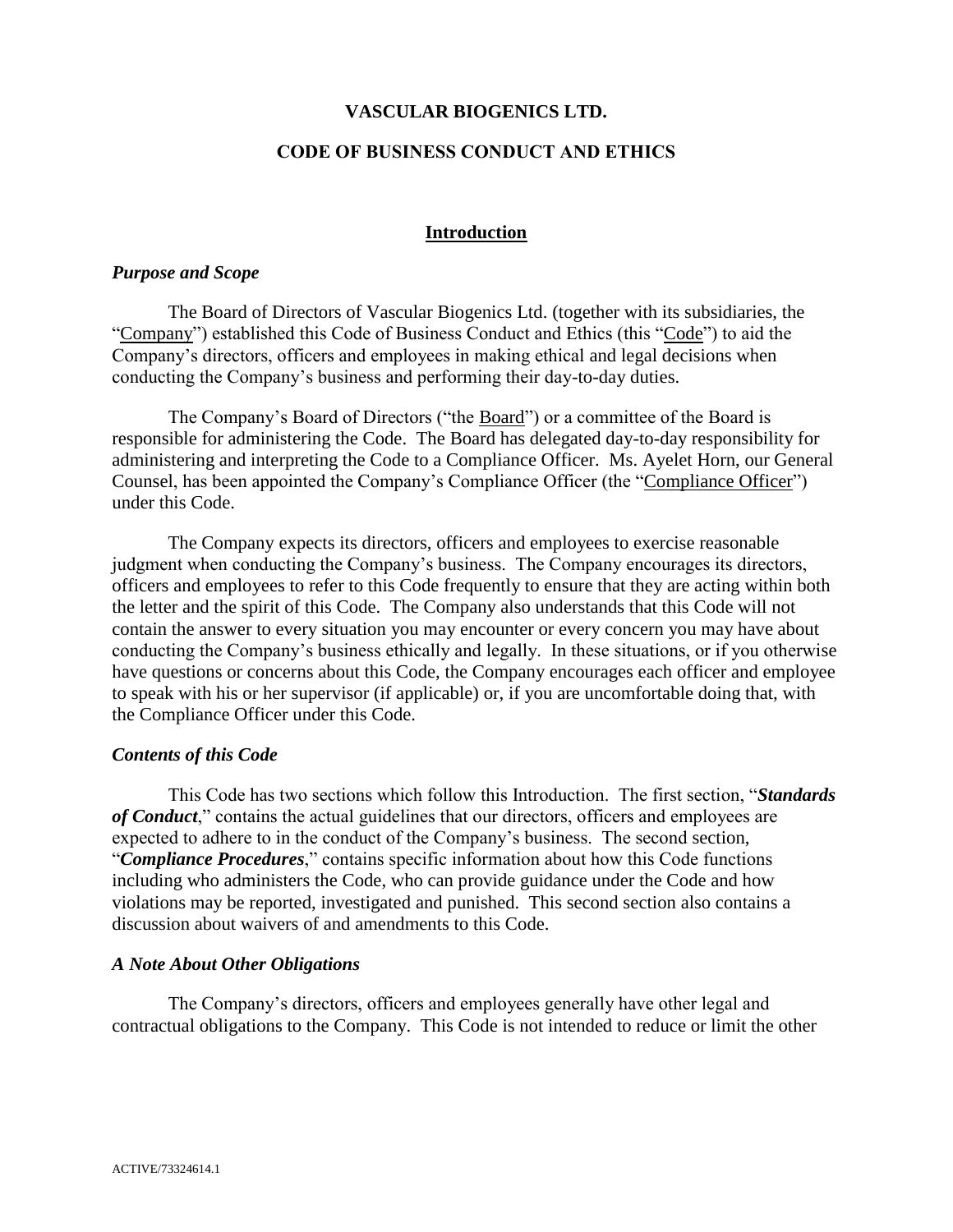obligations that you may have to the Company. Instead, the standards in this Code should be viewed as the *minimum standards* that the Company expects from its directors, officers and employees in the conduct of the Company's business.

## **Standards of Conduct**

### *Conflicts of Interest*

The Company recognizes and respects the right of its directors, officers and employees to engage in outside activities which they may deem proper and desirable, provided that these activities do not impair or interfere with the performance of their duties to the Company or their ability to act in the Company's best interests. In most, if not all, cases this will mean that our directors, officers and employees must avoid situations that present a potential or actual conflict between their personal interests and the Company's interests.

A "conflict of interest" occurs when a director's, officer's or employee's personal interest interferes with the Company's interests. Conflicts of interest may arise in many situations. For example, conflicts of interest can arise when a director, officer or employee takes an action or has an outside interest, responsibility or obligation that may make it difficult for him or her to perform the responsibilities of his or her position objectively and/or effectively in the Company's best interests. Conflicts of interest may also occur when a director, officer or employee or his or her immediate family member receives some personal benefit (whether improper or not) as a result of the director's, officer's or employee's position with the Company. Each individual's situation is different and in evaluating his or her own situation, a director, officer or employee will have to consider many factors.

Any material transaction or relationship that reasonably could be expected to give rise to a conflict of interest should be reported promptly to the Compliance Officer. The Compliance Officer may notify the Board of Directors or a committee thereof as he or she deems appropriate.

### *Compliance with Laws, Rules and Regulations*

The Company seeks to conduct its business in compliance with applicable laws, rules and regulations. No director, officer or employee shall engage in any unlawful activity in conducting the Company's business or in performing his or her day-to-day company duties, nor shall any director, officer or employee instruct others to do so.

#### *Interactions with healthcare professionals*

The company follows in all interactions with healthcare professionals the guidelines as defined by PHRMA in the following document [https://www.phrma.org/-](https://eur03.safelinks.protection.outlook.com/?url=https%3A%2F%2Fwww.phrma.org%2F-%2Fmedia%2FProject%2FPhRMA%2FPhRMA-Org%2FPhRMA-Org%2FPDF%2FA-C%2FCode-of-Interaction_FINAL21.pdf&data=04%7C01%7Cnoa%40vblrx.com%7Ca6db2ddce3a743394f3d08d8dbddcc53%7Ccfaafd9b5767400595acc32a981ae615%7C0%7C0%7C637501092968313567%7CUnknown%7CTWFpbGZsb3d8eyJWIjoiMC4wLjAwMDAiLCJQIjoiV2luMzIiLCJBTiI6Ik1haWwiLCJXVCI6Mn0%3D%7C1000&sdata=d6LcQbayJJGGms4n0wr4t0cePwzNeV%2FwJt5wWa3P790%3D&reserved=0) [/media/Project/PhRMA/PhRMA-Org/PhRMA-Org/PDF/A-C/Code-of-Interaction\\_FINAL21.pdf](https://eur03.safelinks.protection.outlook.com/?url=https%3A%2F%2Fwww.phrma.org%2F-%2Fmedia%2FProject%2FPhRMA%2FPhRMA-Org%2FPhRMA-Org%2FPDF%2FA-C%2FCode-of-Interaction_FINAL21.pdf&data=04%7C01%7Cnoa%40vblrx.com%7Ca6db2ddce3a743394f3d08d8dbddcc53%7Ccfaafd9b5767400595acc32a981ae615%7C0%7C0%7C637501092968313567%7CUnknown%7CTWFpbGZsb3d8eyJWIjoiMC4wLjAwMDAiLCJQIjoiV2luMzIiLCJBTiI6Ik1haWwiLCJXVCI6Mn0%3D%7C1000&sdata=d6LcQbayJJGGms4n0wr4t0cePwzNeV%2FwJt5wWa3P790%3D&reserved=0)

### *Protection and Proper Use of the Company's Assets*

Loss, theft and misuse of the Company's assets has a direct impact on the Company's business and its profitability. Directors, officers and employees are expected to protect the Company's assets that are entrusted to them and to protect the Company's assets in general.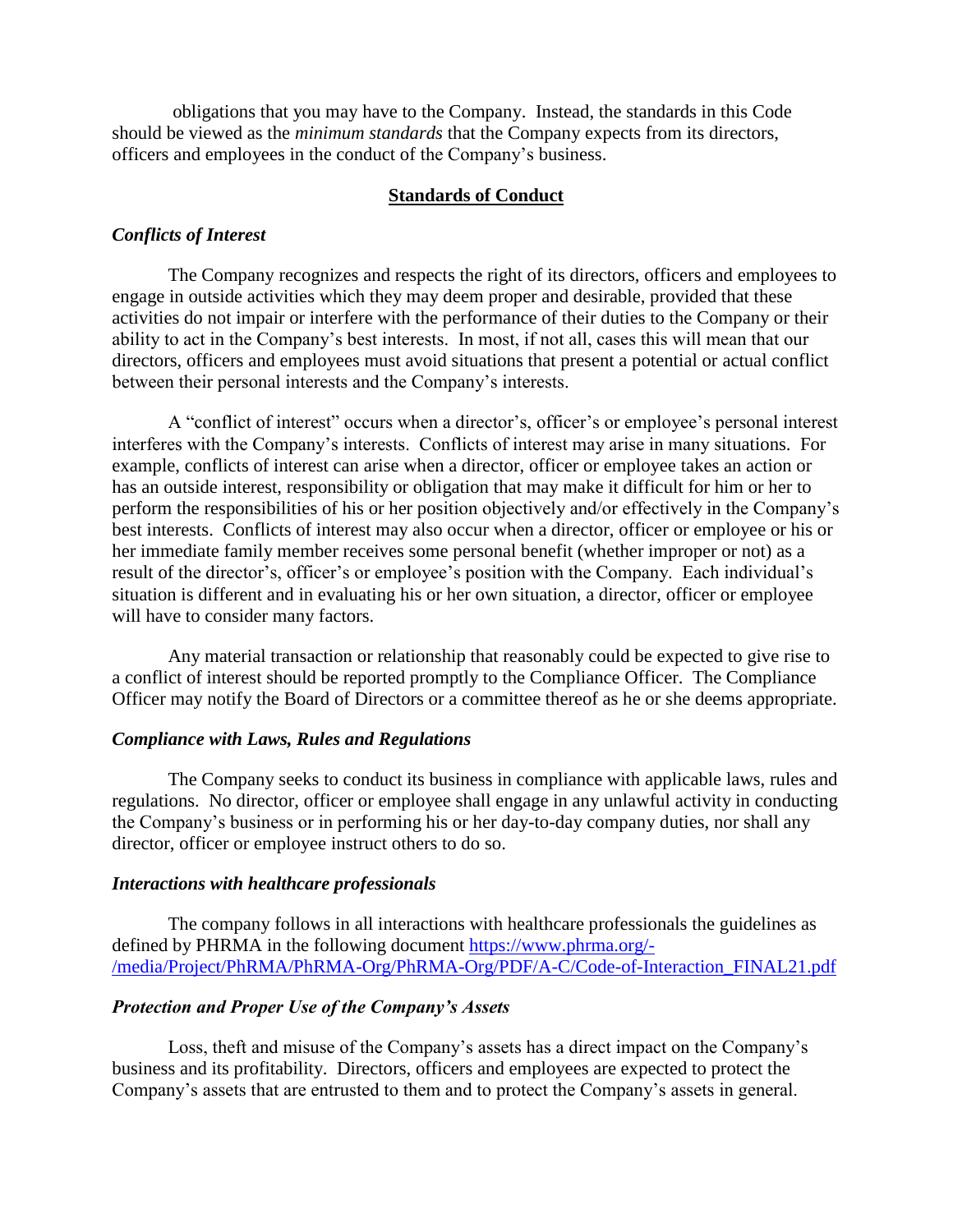Directors, officers and employees are also expected to take steps to ensure that the Company's assets are used only for legitimate business purposes.

# *Corporate Opportunities*

Directors, officers and employees owe a duty to the Company to advance its legitimate business interests when the opportunity to do so arises. Each director, officer and employee is prohibited from:

- diverting to himself or herself or to others any opportunities that are discovered through the use of the Company's property or information or as a result of his or her position with the Company unless such opportunity has first been presented to, and rejected by, the Company,
- using the Company's property or information or his or her position for improper personal gain**,** or
- competing with the Company.

# *Confidentiality*

Confidential Information generated and gathered in the Company's business plays a vital role in its business, prospects and ability to compete. "Confidential Information" includes all non-public information that might be of use to competitors or harmful to the Company or its customers if disclosed. Directors, officers and employees may not disclose or distribute the Company's Confidential Information, except when disclosure is authorized by the Company or required by applicable law, rule or regulation or pursuant to an applicable legal proceeding. Directors, officers and employees shall use Confidential Information solely for legitimate company purposes. Directors, officers and employees must return all of the Company's Confidential Information and proprietary information in their possession to the Company when they cease to be employed by or to otherwise serve the Company.

# *Fair Dealing*

Competing vigorously, yet lawfully, with competitors and establishing advantageous, but fair, business relationships with customers and suppliers is a part of the foundation for long-term success. However, unlawful and unethical conduct, which may lead to short-term gains, may damage a company's reputation and long-term business prospects. Accordingly, it is the Company's policy that directors, officers and employees must endeavor to deal ethically and lawfully with the Company's customers, suppliers, competitors and employees in all business dealings on the Company's behalf. No director, officer or employee should take unfair advantage of another person in business dealings on the Company's behalf through the abuse of privileged or confidential information or through improper manipulation, concealment or misrepresentation of material facts.

# *Accuracy of Records*

The integrity, reliability and accuracy in all material respects of the Company's books, records and financial statements is fundamental to the Company's continued and future business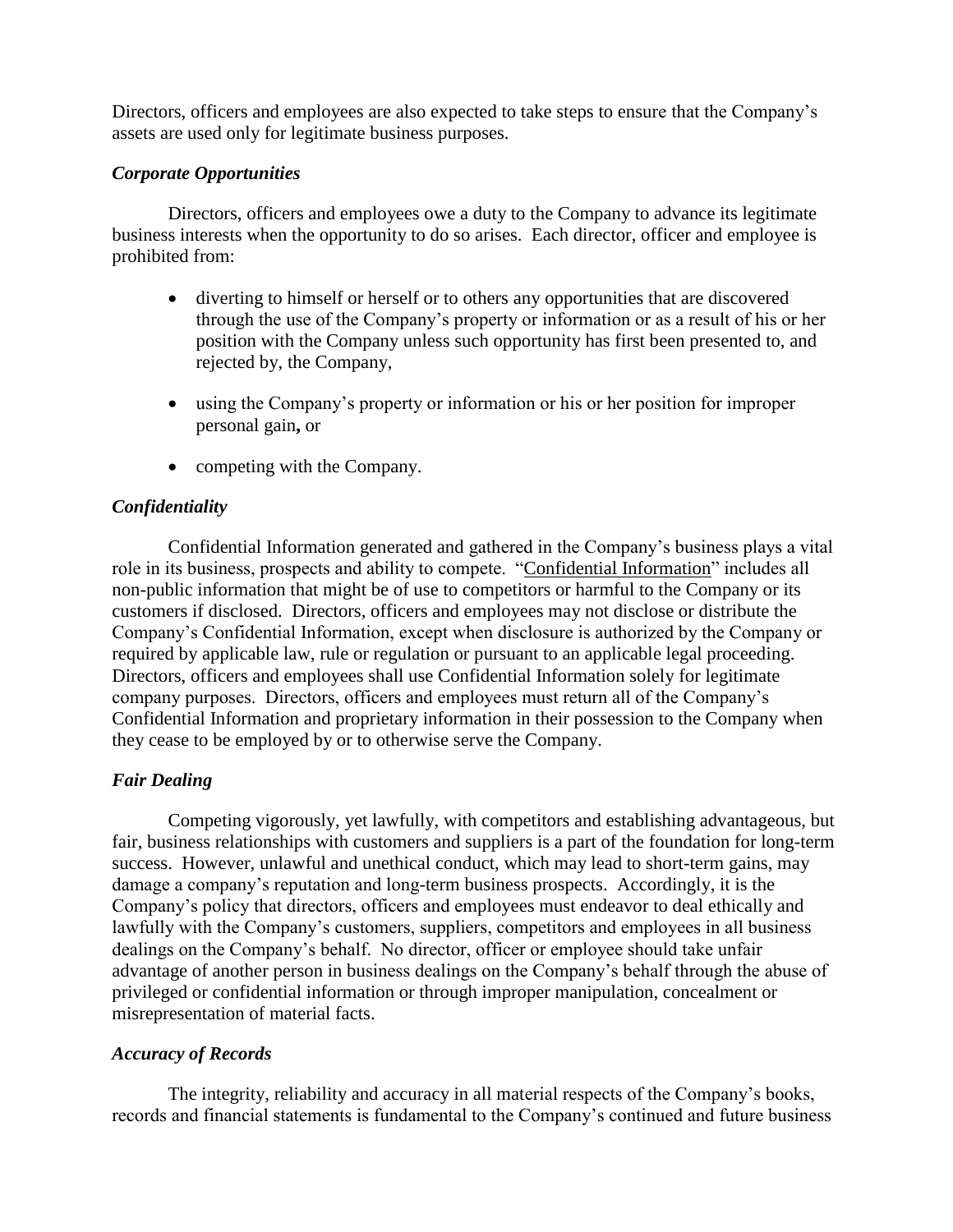success. No director, officer or employee may cause the Company to enter into a transaction with the intent to document or record it in a deceptive or unlawful manner. In addition, no director, officer or employee may create any false or artificial documentation or book entry for any transaction entered into by the Company. Similarly, officers and employees who have responsibility for accounting and financial reporting matters have a responsibility to accurately record all funds, assets and transactions on the Company's books and records.

### *Quality of Public Disclosures*

The Company is committed to providing its shareholders with complete and accurate information about its financial condition and results of operations as required by the securities laws of the United States. It is the Company's policy that the reports and documents it files with or submits to the Securities and Exchange Commission, and its earnings releases and similar public communications made by the Company, include fair, timely and understandable disclosure. Officers and employees who are responsible for these filings and disclosures, including the Company's principal executive, financial and accounting officers, must use reasonable judgment and perform their responsibilities honestly, ethically and objectively in order to ensure that this disclosure policy is fulfilled. The Company's senior management are primarily responsible for monitoring the Company's public disclosure.

## *Bribes, Kickbacks and Other Improper Payments*

The Company does not permit or condone bribes, kickbacks or other improper payments, transfers or receipts. No director, officer or employee should offer, give, solicit or receive any money or other item of value for the purpose of obtaining, retaining or directing business or bestowing or receiving any kind of favored treatment. In particular, the U.S. Foreign Corrupt Practices Act (FCPA) prohibits any U.S. individual or business from authorizing, offering or paying money or anything of value, directly or indirectly, to any foreign official or employee, political party, or candidate for public office for the purpose of obtaining or maintaining business or for any other business advantage. Violation of the FCPA could subject the Company and its individual directors, officers and employees to serious fines and criminal penalties.

### **Compliance Procedures**

### *Communication of Code*

All directors, officers and employees will be supplied with a copy of the Code upon beginning service at the Company and will be asked to review and sign an acknowledgment regarding the Code on a periodic basis. Updates of the Code will be provided from time to time. A copy of the Code is also available to all directors, officers and employees by requesting one from the human resources department or by accessing the Company's website at <http://www.vblrx.com/>

## *Monitoring Compliance and Disciplinary Action*

The Company's management, under the supervision of its Board of Directors or a committee thereof or, in the case of accounting, internal accounting controls, auditing or securities law matters, the Audit Committee, shall take reasonable steps from time to time to (i)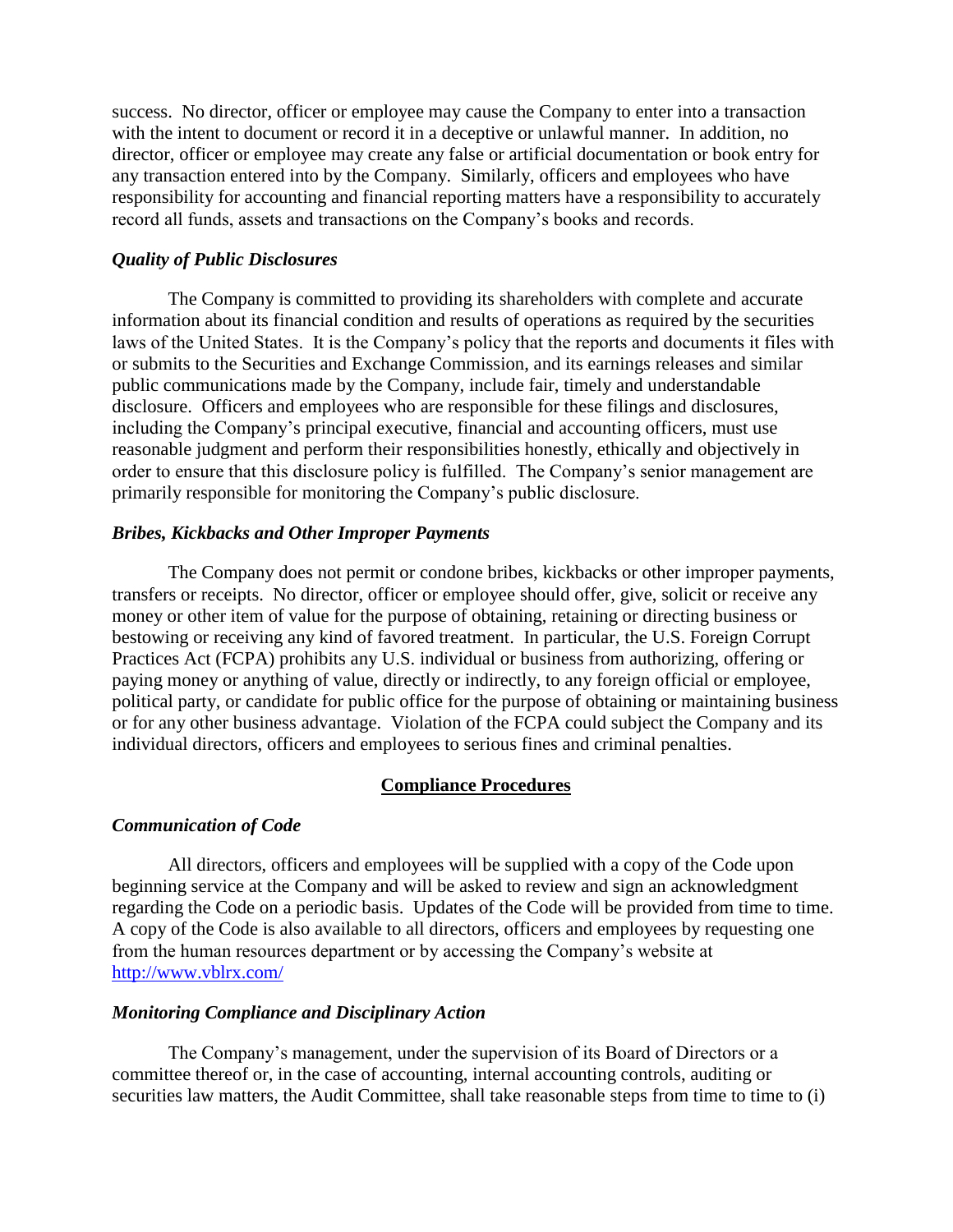monitor compliance with the Code and (ii) when appropriate, impose and enforce appropriate disciplinary measures for violations of the Code.

Disciplinary measures for violations of the Code will be determined in the Company's sole discretion and may include, but are not limited to, counseling, oral or written reprimands, warnings, probation or suspension with or without pay, demotions, reductions in salary, termination of employment or service, and restitution.

The Company's management shall periodically report to the Board of Directors or a committee thereof on these compliance efforts including, without limitation, periodic reporting of alleged violations of the Code and the actions taken with respect to any such violation.

# *Reporting Concerns/Receiving Advice*

# **Communication Channels**

*Be Proactive.* Every employee is expected to act proactively by asking questions, seeking guidance and reporting suspected violations of the Code and other policies and procedures of the Company, as well as any violation or suspected violation of applicable law, rule or regulation arising in the conduct of the Company's business or occurring on the Company's property. **If any employee believes that actions have taken place, may be taking place, or may be about to take place that violate or would violate the Code or any law, rule or regulation applicable to the Company, he or she must bring the matter to the attention of the Company.**

*Seeking Guidance.* The best starting point for an officer or employee seeking advice on ethics-related issues or reporting potential violations of the Code will usually be his or her supervisor. However, if the conduct in question involves his or her supervisor, if the employee has reported the conduct in question to his or her supervisor and does not believe that he or she has dealt with it properly, or if the officer or employee does not feel that he or she can discuss the matter with his or her supervisor, the employee may raise the matter with the Compliance Officer or the Legal Department.

*Communication Alternatives.* Any officer or employee may communicate with the Compliance Officer by any of the following methods:

- By filling in a secure web form or phoning the Employee Reporting Line as detailed in **<http://www.openboard.info/VBLT/>**
- By phoning a voicemail account which we have established for receipt of questions and reports of potential violations of the Code. The voicemail account may be reached at **1-855-245-4910** and calls may be made anonymously as set forth below under "Reporting; Anonymity; Retaliation."

*Reporting Accounting and Similar Concerns.* Any concerns or questions regarding any potential violations of the Code, any company policy or procedure or applicable law, rules or regulations that involves accounting, internal accounting controls, auditing or securities law (including FCPA) matters should be directed to the Audit Committee or a designee of the Audit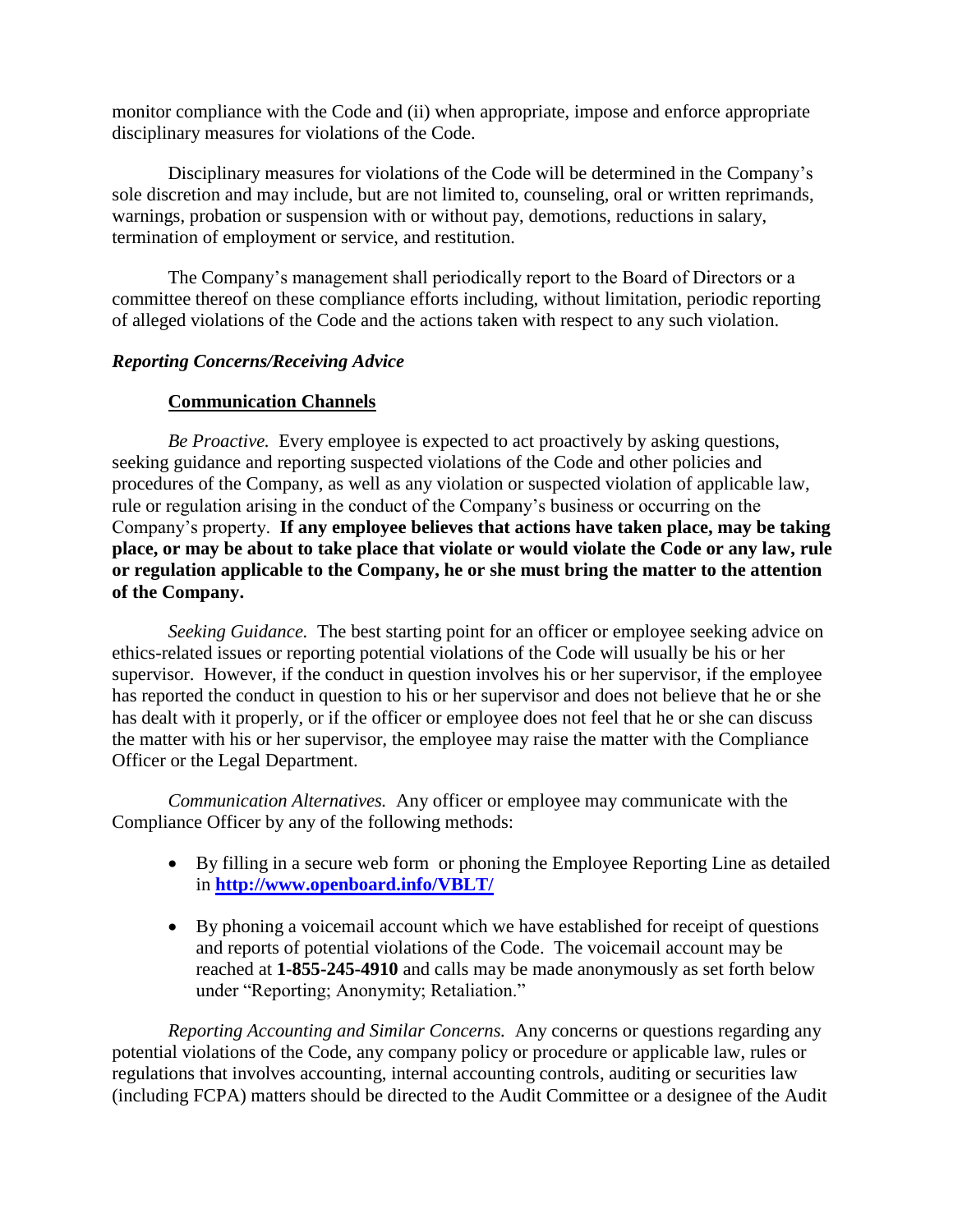Committee. Officers and employees may communicate with the Audit Committee or its designee:

- **in writing to:** Chairperson of the Audit Committee, VBL Therapeutics, 8 Hasatat St., Modiin 7178106, Israel;
- **or** via **<http://www.openboard.info/VBLT/>**

Officers and employees may use the above methods to communicate anonymously with the Audit Committee.

*Cooperation*. Employees are expected to cooperate with the Company in any investigation of a potential violation of the Code, any other company policy or procedure, or any applicable law, rule or regulation.

*Misuse of Reporting Channels.* Employees must not use these reporting channels in bad faith or in a false or frivolous manner. **Furthermore, employees should not use the off-site voicemail account to report grievances that do not involve the Code or other ethics-related issues.**

# **Reporting; Anonymity; Retaliation**

When reporting suspected violations of the Code, the Company prefers that officers and employees identify themselves to facilitate the Company's ability to take appropriate steps to address the report, including conducting any appropriate investigation. However, the Company also recognizes that some people may feel more comfortable reporting a suspected violation anonymously.

If an officer or employee wishes to remain anonymous, he or she may do so, and the Company will use reasonable efforts to protect the confidentiality of the reporting person subject to applicable law, rule or regulation or to any applicable legal proceedings. In the event the report is made anonymously, however, the Company may not have sufficient information to look into or otherwise investigate or evaluate the allegations. Accordingly, persons who make reports anonymously should provide as much detail as is reasonably necessary to permit the Company to evaluate the matter(s) set forth in the anonymous report and, if appropriate, commence and conduct an appropriate investigation.

# **No Retaliation**

The Company expressly forbids any retaliation against any officer or employee who, acting in good faith on the basis of a reasonable belief, reports suspected misconduct. Specifically, the Company will not discharge, demote, suspend, threaten, harass or in any other manner discriminate against, such an officer or employee in the terms and conditions of his or her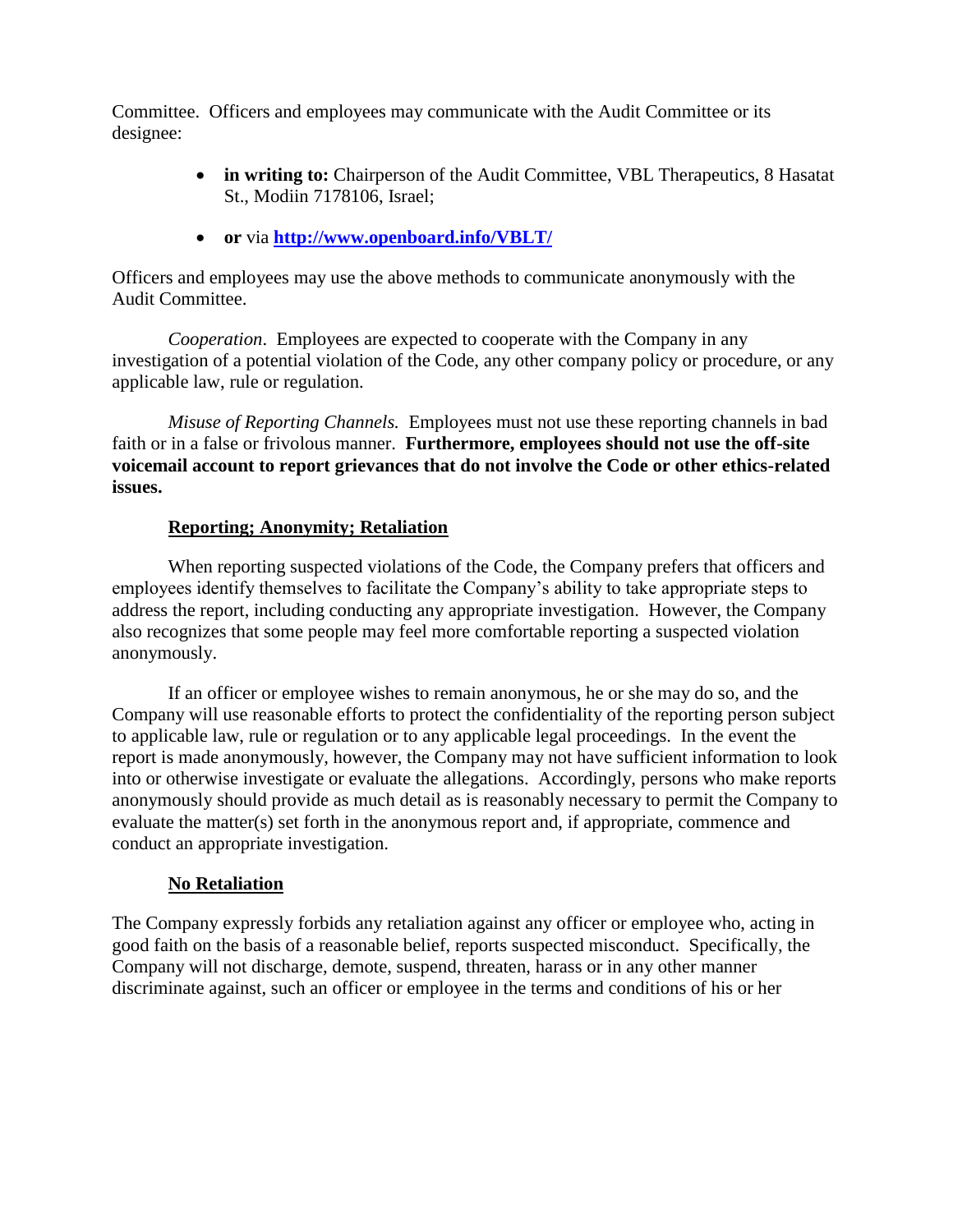employment. Any person who participates in any such retaliation is subject to disciplinary action, including termination.

### *Waivers and Amendments*

No waiver of any provisions of the Code for the benefit of a director or an executive officer (which includes without limitation, for purposes of this Code, the Company's principal executive, financial and accounting officers) shall be effective unless (i) approved by the Board or, if permitted, a committee thereof, and (ii) if applicable, such waiver is promptly disclosed to the Company's shareholders in accordance with applicable U.S. securities laws and/or the rules and regulations of the exchange or system on which the Company's shares are traded or quoted, as the case may be.

Any waivers of the Code for other employees may be made by the Compliance Officer, the Board or, if permitted, a committee thereof.

All amendments to the Code must be approved by the Board or a committee thereof and, if applicable, must be promptly disclosed to the Company's shareholders in accordance with applicable United States securities laws and/or the rules and regulations of the exchange or system on which the Company's shares are traded or quoted, as the case may be.

ADOPTED BY THE BOARD OF DIRECTORS: [June 8], 2014 Last update: January 16, 2022